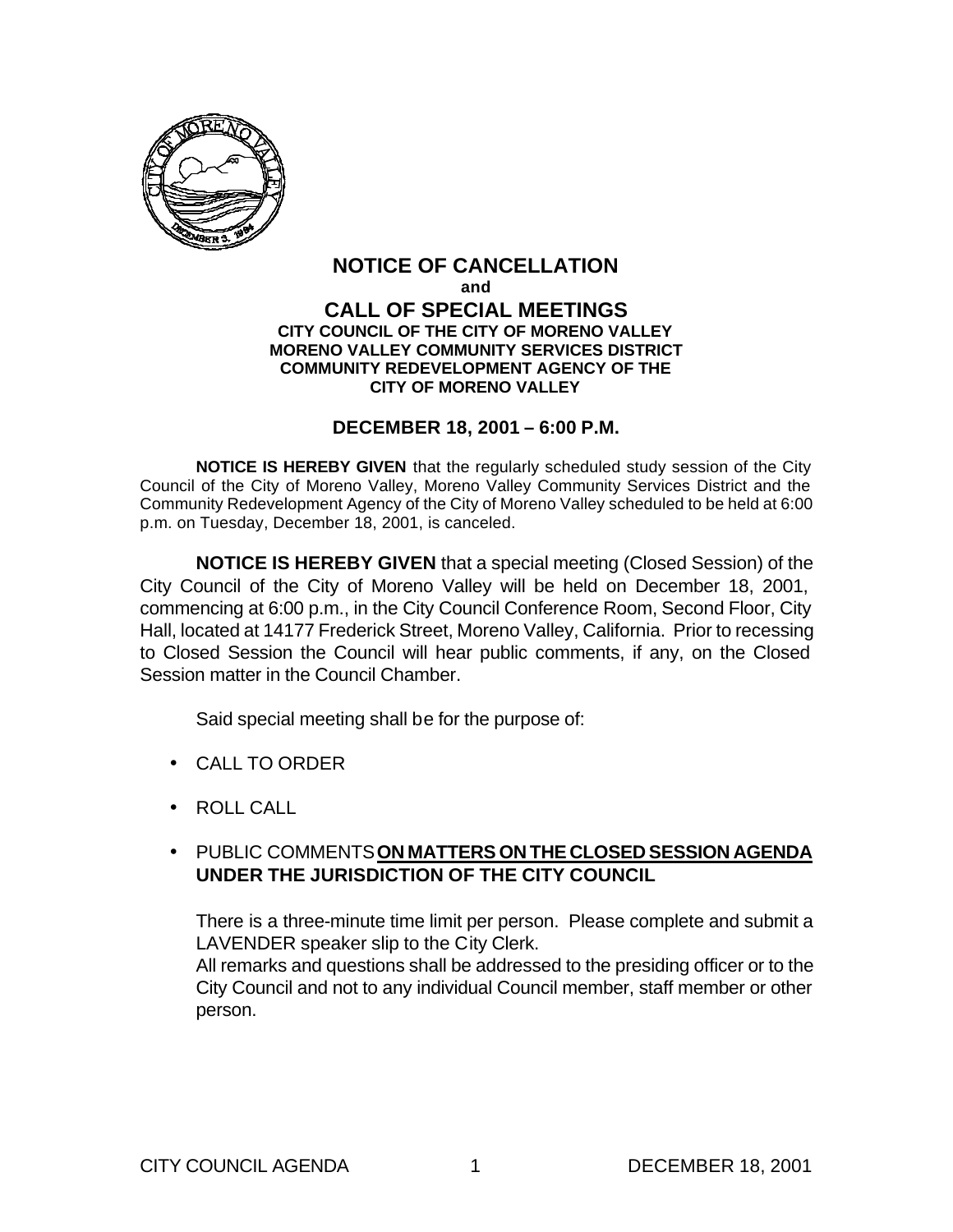- CLOSED SESSION The Closed Session will be held pursuant to Government Code:
	- 1) SECTION 54956.9(a) CONFERENCE WITH LEGAL COUNSEL EXISTING LITIGATION

Case: *Adelphia Communications Corporation, and Century-TCI California, L.P., a Delaware Limited Partnership* Court: U.S. District Court Case No.: EDCV 01-0181 VAP(SGLx)

- 2) SECTION 54957 PERSONNEL MATTER Public Employee Appointment: Police Chief
- 3) SECTION 54957.6 –LABOR NEGOTIATIONS Agency Negotiator: City Manager Employee Organization: Moreno Valley City Employees Association

**NOTICE IS HEREBY GIVEN** that a special meeting of the City Council of the City of Moreno Valley, Moreno Valley Community Services District and the Community Redevelopment Agency of the City of Moreno Valley will be held on December 18, 2001, commencing at 7:00 p.m., in the City Council Chamber, City Hall, located at 14177 Frederick Street, Moreno Valley, California.

Said special meeting shall be for the purpose of:

## **AGENDA**

- CALL TO ORDER
- ROLL CALL
- PUBLIC COMMENTS **ON MATTERS ON THE AGENDA** WILL BE TAKEN UP AS THE ITEM IS CALLED FOR BUSINESS (SPEAKER SLIPS MAY BE TURNED IN UNTIL THE ITEM IS CALLED FOR BUSINESS).

All remarks and questions shall be addressed to the presiding officer or to the City Council and not to any individual Council member, staff member or other person.

There is a three-minute time limit per person and a 15-minute time limit per agenda item. The 15-minute limit may be waived. Please complete and submit a BLUE speaker slip to the Bailiff.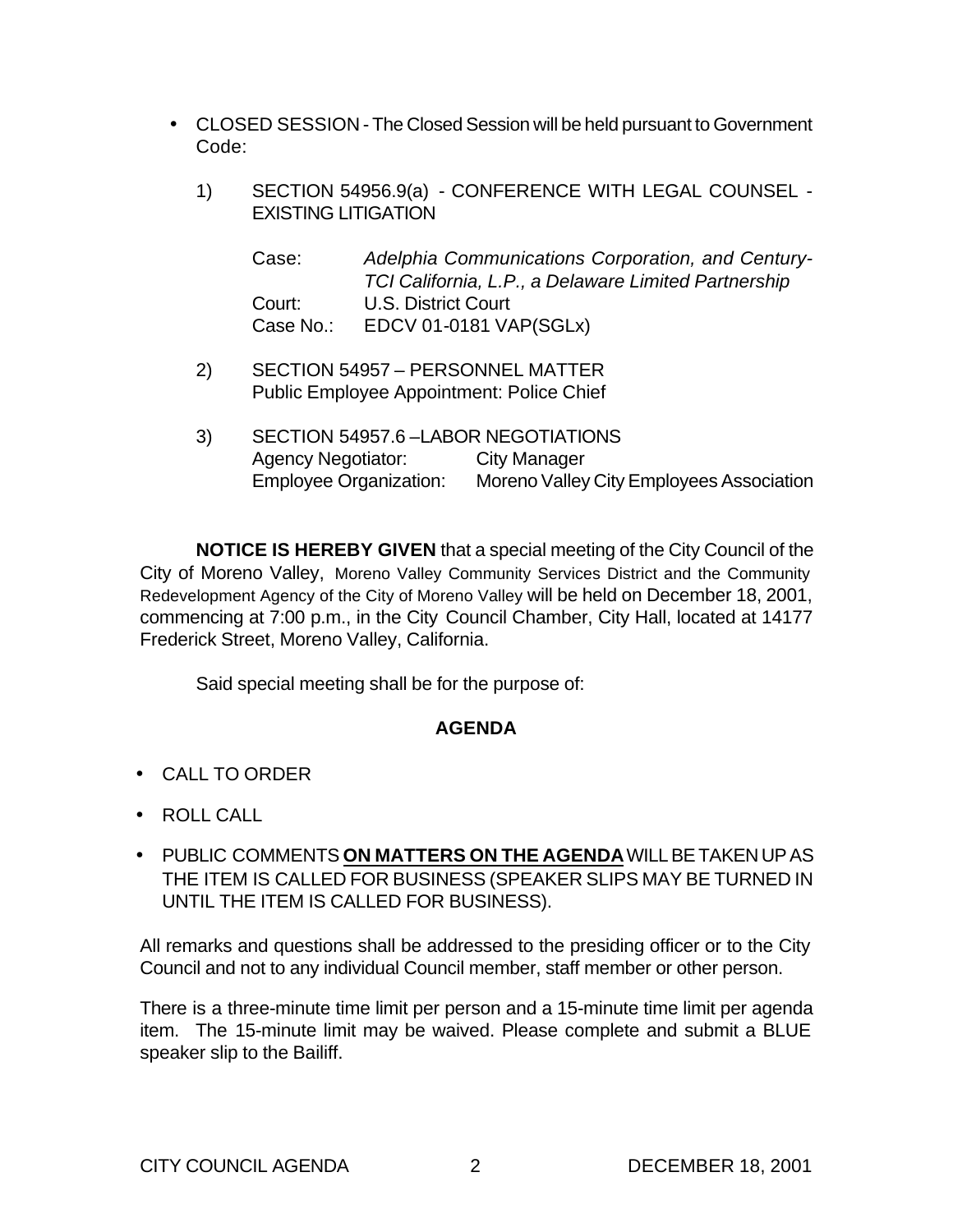## **PUBLIC HEARING**

Questions or comments from the public on a Public Hearing matter must be limited to five minutes per individual and must pertain to the subject under consideration. Please complete and submit a GOLDENROD speaker slip to the Bailiff.

- D1. CABLE TELEVISION (Report of: City Manager) (Material not available at time of printing)
	- A. Public Hearing regarding possible Termination of TCI Cablevision of California, Inc. (TCI) and American Cable TV Investors, Ltd. (ACT-IV) Cable Television Licenses
	- B. Consideration of introduction and adoption of ordinances regarding the continuance of cable television services
	- C. Consideration of possible settlement of disputes and cable television franchise agreements

# **REPORTS**

- F1. PROPOSITION 42 THE TRANSPORTATION CONGESTION IMPROVEMENT ACT (ACA 4) (Report of: Assistant City Manager) Recommendation: That the City Council support Proposition 42 – the "Transportation Congestion Improvement Act (ACA 4)."
- F2. CONSTRUCTION OF RAISED MEDIAN FOR TURNING RESTRICTION ON FREDERICK ST. AT BRABHAM STREET/TOWNGATE DRIVEWAY (Report of: Public Works Director/City Engineer) Recommendation: That the City Council authorize completion of the design and construction of a raised median at the intersection of Frederick Street and Brabham Street to preclude east/west turns and through movements.
- F3. ORAL UPDATE ON RIVERSIDE COUNTY INTEGRATED PROJECT ISSUES (RCIP) (Report of: City Manager)

## **ADJOURNMENT**

\_\_\_\_\_\_\_\_\_\_\_\_\_\_\_\_\_\_\_\_\_\_ Alice Reed, City Clerk

Dated and Posted: December 13, 2001

*The City of Moreno Valley complies with the Americans with Disabilities Act of 1990. If you need special assistance to participate in this meeting, please contact the City Clerk's office at (909) 413-*